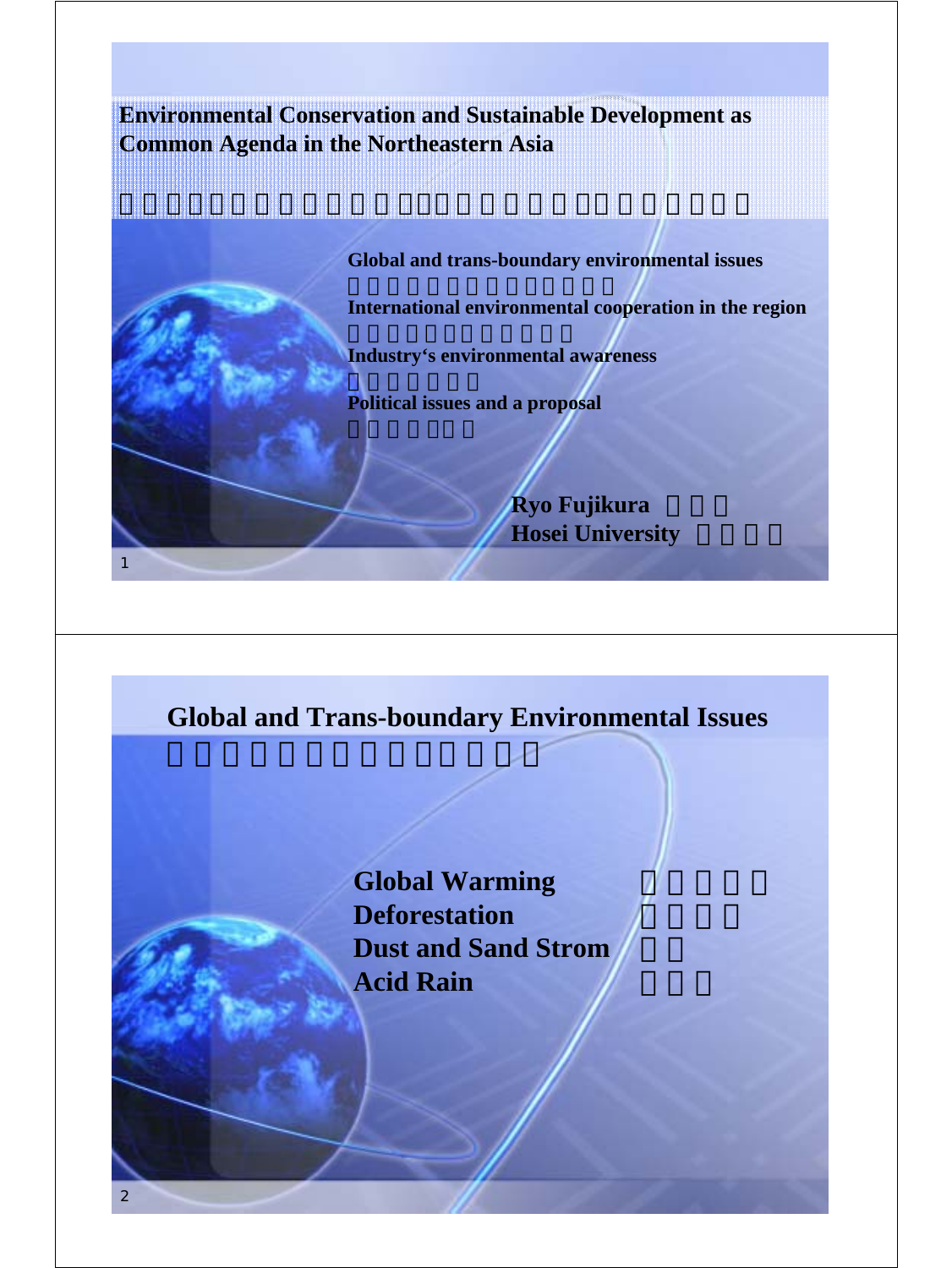

## **Deforestation**



**20 – 50% of timber produced in Russia was illegally logged.** 

ロシアで生産される材木の2-5

 $\blacksquare$ 

 $\mathbb{R}$ 

**China (16%) and Japan (17%) are the major importers of Russian timber.**  $(16)$   $(17)$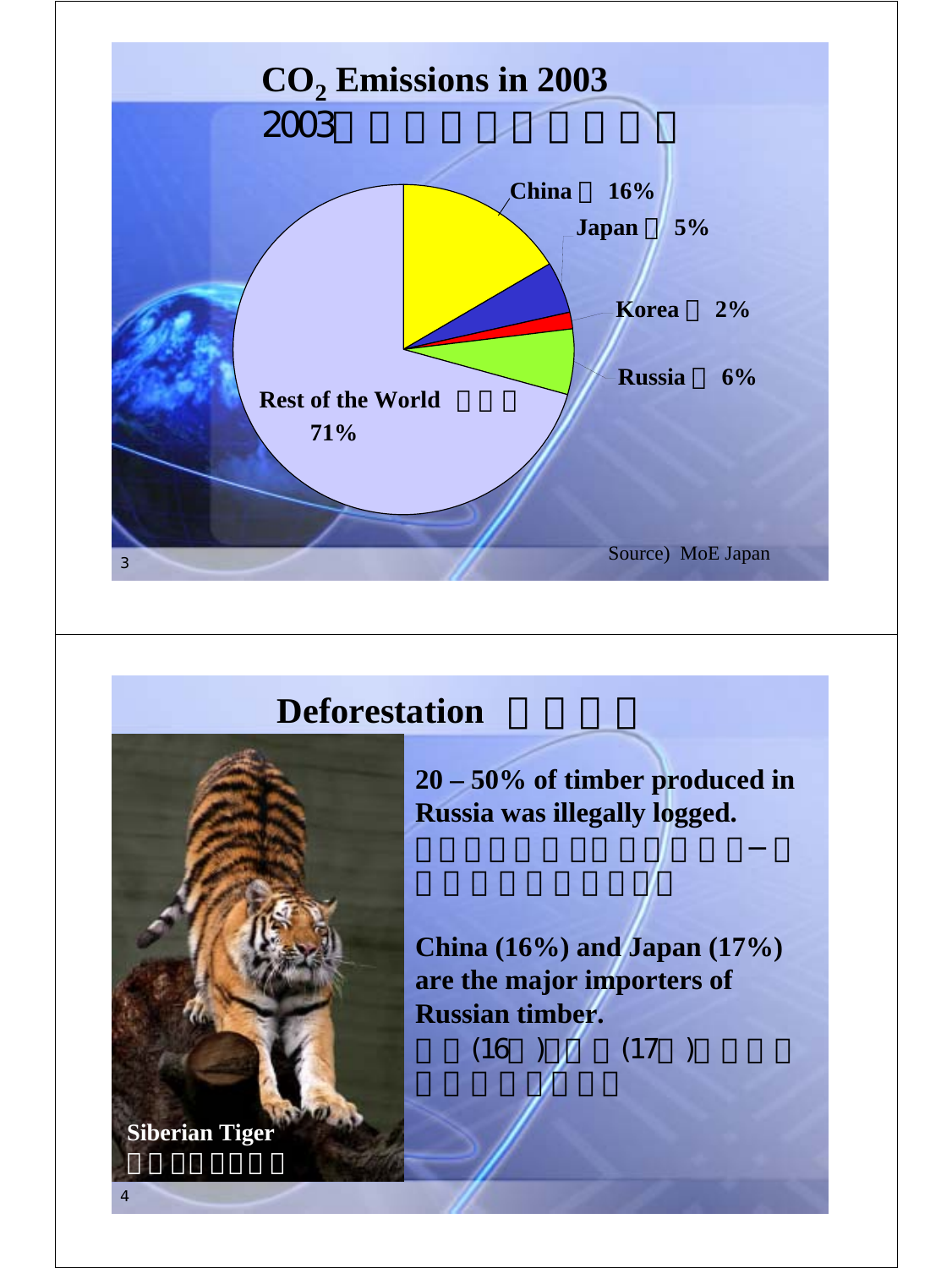## **Dust and Sand Storm**

**Dust and sandstorm (DSS) have caused considerable damage to transportation systems and public health.** 



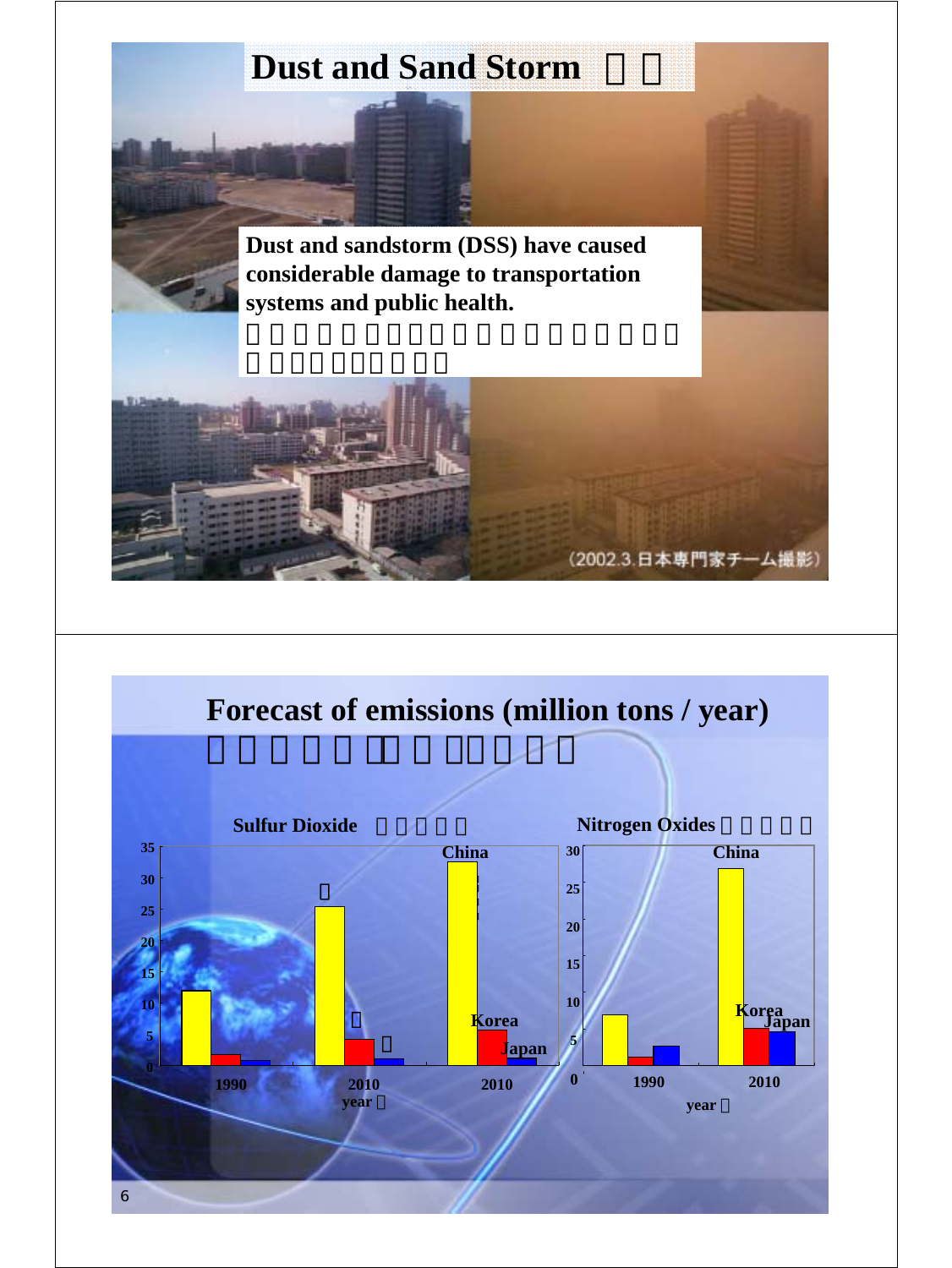

## **Marine Pollutions**

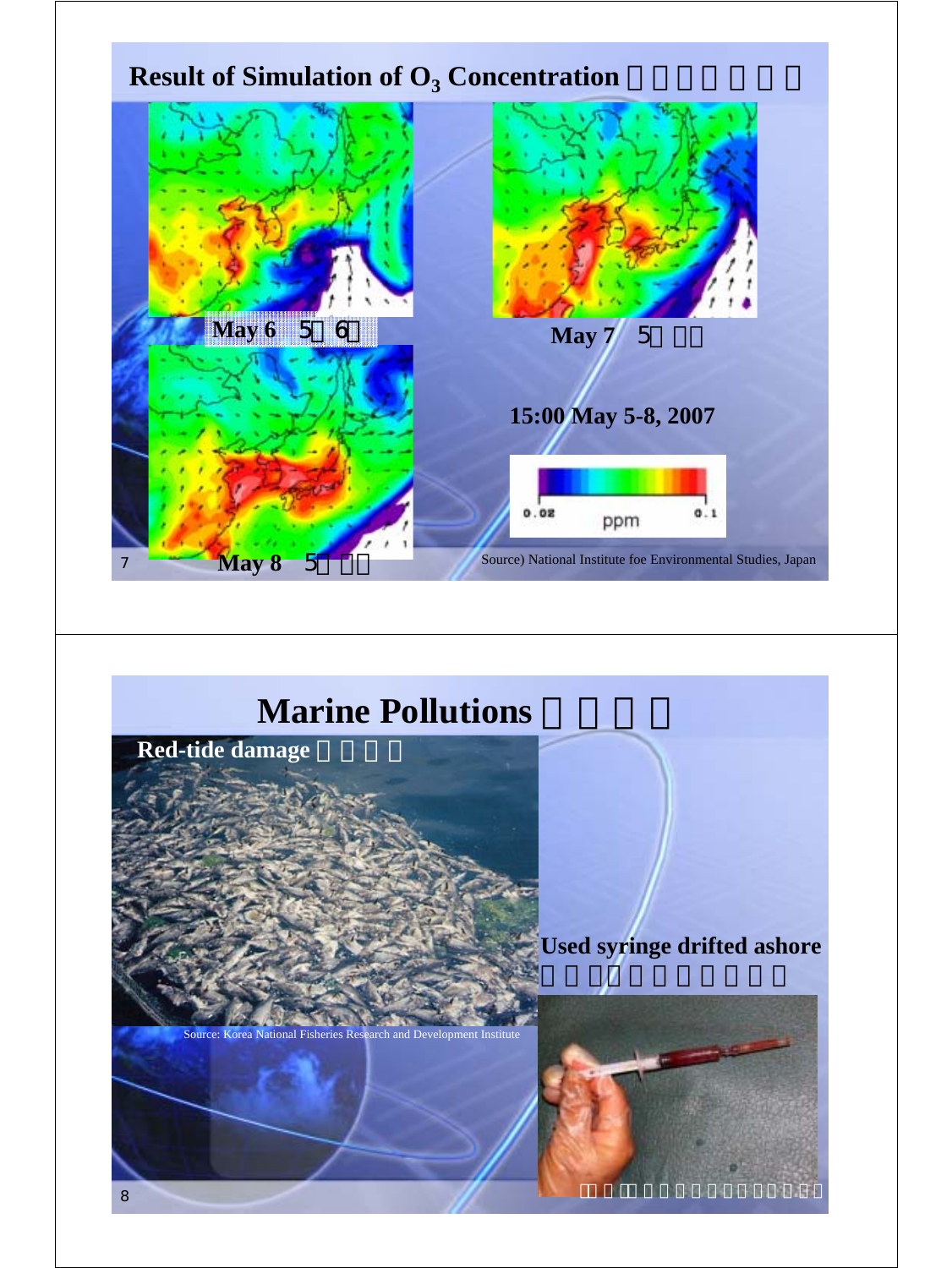



10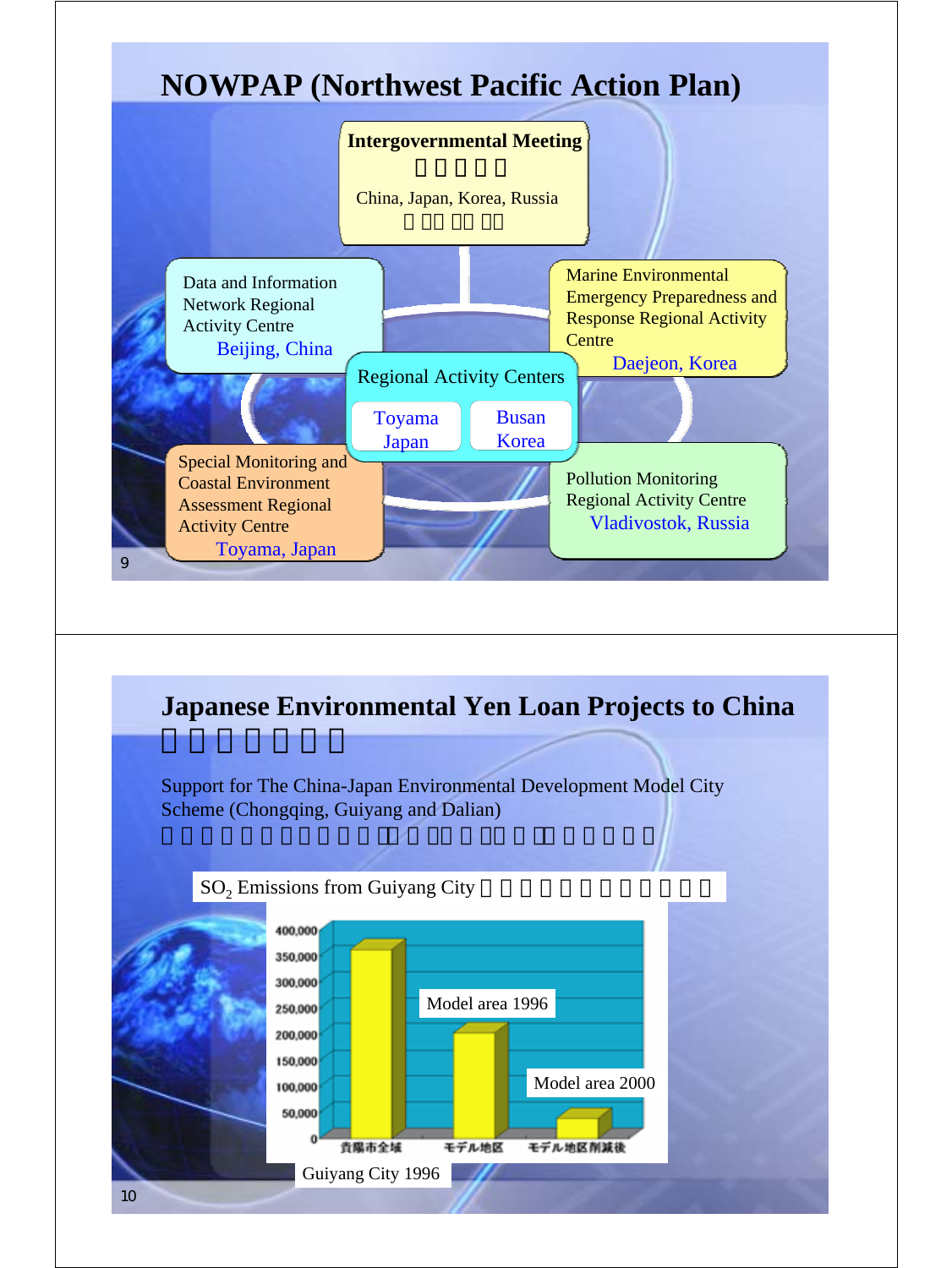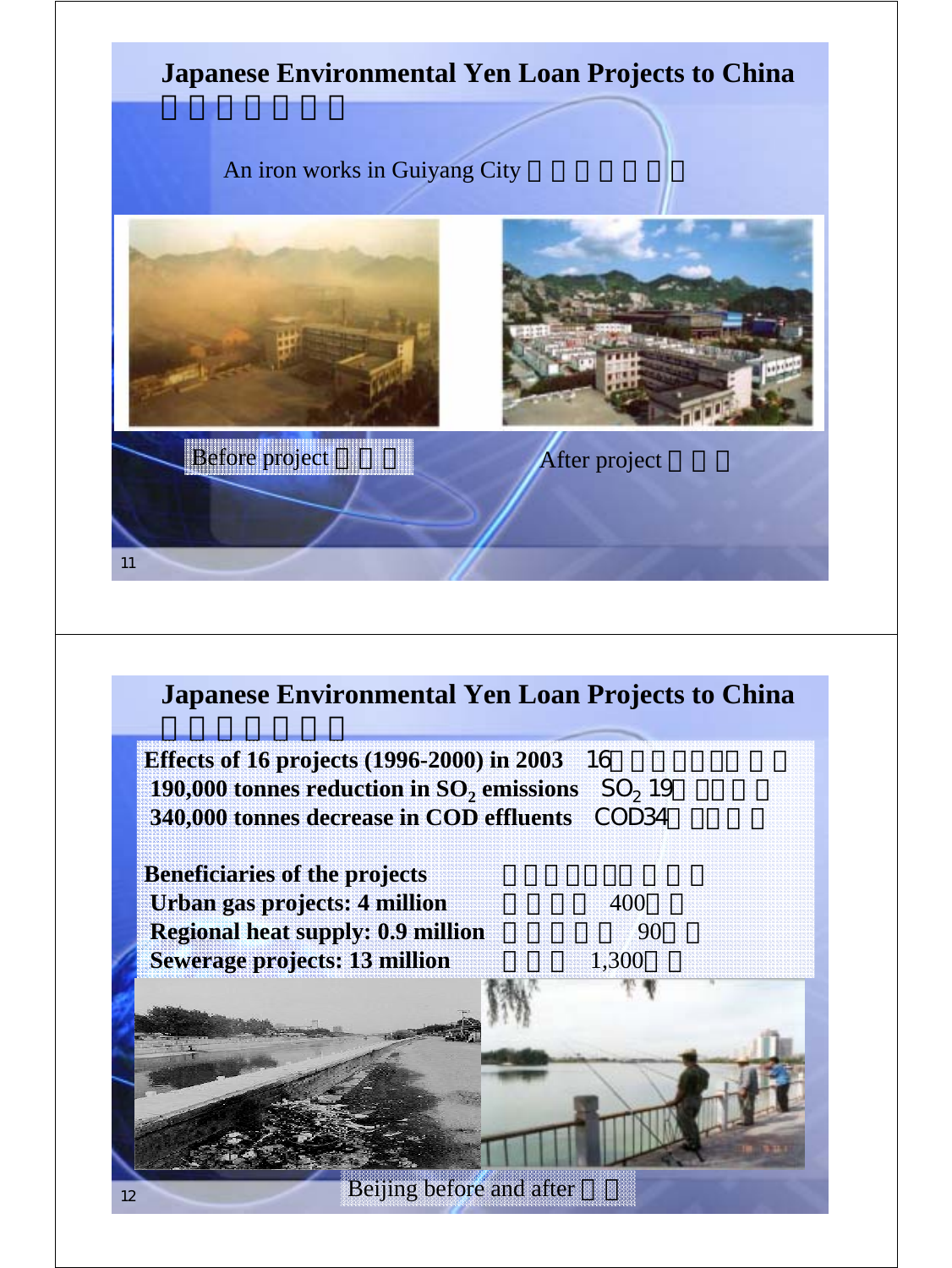

**Emission in 1990** Source) IES 1996 1990

14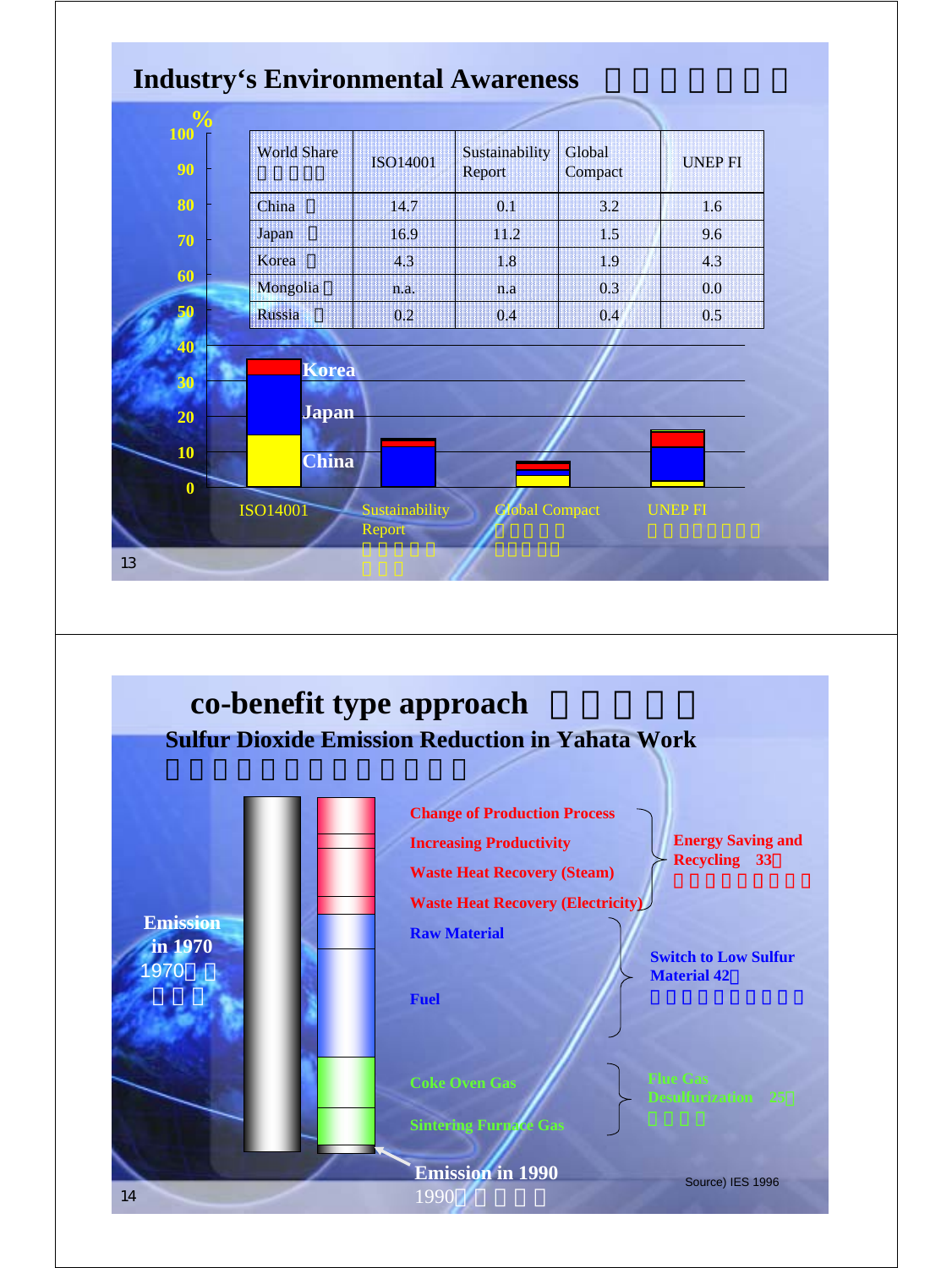![](_page_7_Figure_0.jpeg)